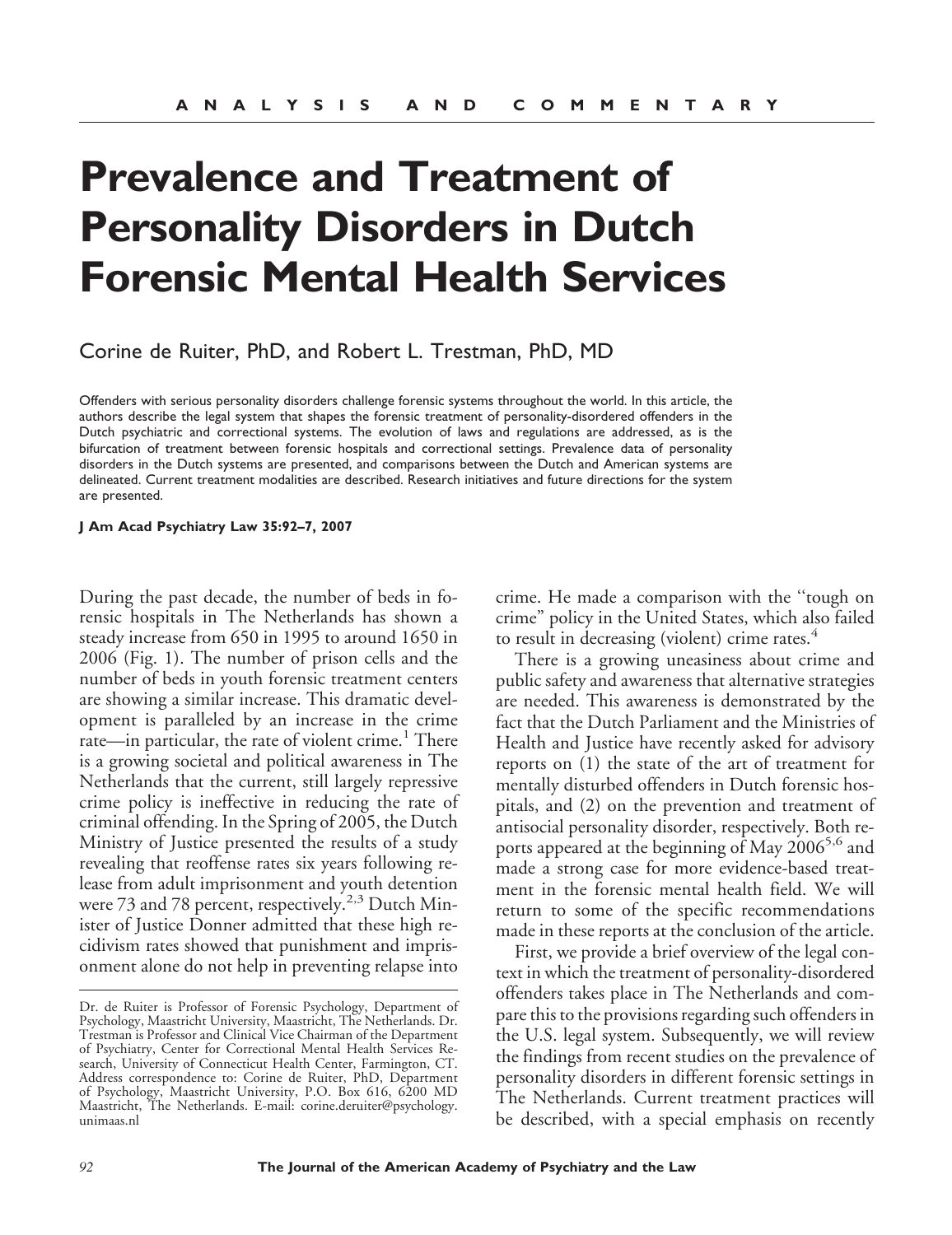

**Figure 1.** Formal capacity in number of beds in Dutch forensic psychiatric hospitals (1995–2005). Reprinted by permission of Service of Correctional Institutions, 2006. Available at www.dji.nl.

started innovative projects. Finally, future developments will be pointed up, with attention to research, practice, and legal policy.

# **Legal Issues: Context and Comparison to the United States**

According to the Dutch Code of Criminal Procedure (CCP, Art. 352, section 2)<sup> $\prime$ </sup> and the Dutch Code of Criminal Law (CCL, Art.  $39$ ), $8$  in cases where the criminal act is proven but the offender cannot be held responsible for his or her act due to a mental defect or disorder, the offender will not be considered punishable. (De Ruiter and Hildebrand have provided a more extensive discussion of Dutch criminal law in relation to mentally disordered offenders.<sup>19</sup>) The question of whether the defendant has committed the offense precedes and is distinguished from the question of whether he or she (he, henceforth, for simplicity) is punishable, which depends, among other things, on whether the defendant is to be held responsible with regard to the crime committed (see CCP, Art. 350). Thus, Dutch law distinguishes both punishability of the acts and punishability of the defendant. Both types of punishability are a precondition for a conviction.

Dutch criminal law recognizes two measures that can be applied to mentally disturbed offenders. First, the law offers the possibility for a defendant who is found not responsible for the crime to be admitted to a psychiatric hospital if he is a danger to himself or to others or to the general safety of persons or property

(CCL, Art. 37, § 1). Second, Article 37a of the Dutch CCL states that a defendant who, at the time of the alleged crime, was affected by a mental defect or disorder may receive what is called a "disposal to be involuntarily admitted to a forensic psychiatric hospital on behalf of the state" (*maatregel van terbeschikkingstelling,* or TBS). In the remainder of this article, we will refer to this judicial measure as a "TBS-order."

The court can impose a TBS-order if all of the following conditions apply (CCL Art. 37a):

1. The defendant must have a mental disorder, which means that his responsibility for the alleged crime is (severely) diminished or absent;

2. The crime carries a prison sentence of at least four years, or the offense belongs to a category of offenses specifically mentioned in the law as carrying a lesser sentence;

3. There is a risk to the safety of other people or to the general safety of persons or goods.

Theoretically, a TBS-order is of indefinite duration (CCL, Art. 38e, § 2). Initially imposed for two years (CCL, Art. 38d, § 1), it may be extended for one- or two-year periods as the court re-evaluates the patient to determine whether the risk to the safety of society is still too high (CCL, Art. 38d, § 2). TBS involves involuntary admission to a specialized maximum-security forensic psychiatric hospital (CCL, Art. 37d, § 1), which is aimed at motivating the patient to participate voluntarily in the treatment programs offered by the hospital. Although there are significant differences in the treatment models to which the 13 Dutch forensic psychiatric institutions adhere, the treatment provided within the legal framework of the TBS generally strives to effect structural behavioral change that leads to a reduction in violence risk.

# **Competency to Stand Trial and Criminal Responsibility**

At the very beginning of a potential court case in the United States, before the issue of criminal responsibility even arises, the defendant may be examined to determine competency to stand trial. According to Melton *et al.*, <sup>10</sup> competency to stand trial is by far the most frequently adjudicated competency issue in the United States. Competency focuses on the defendant's present ability to consult with counsel and to understand the proceedings. It differs fundamentally from the test of criminal responsibility,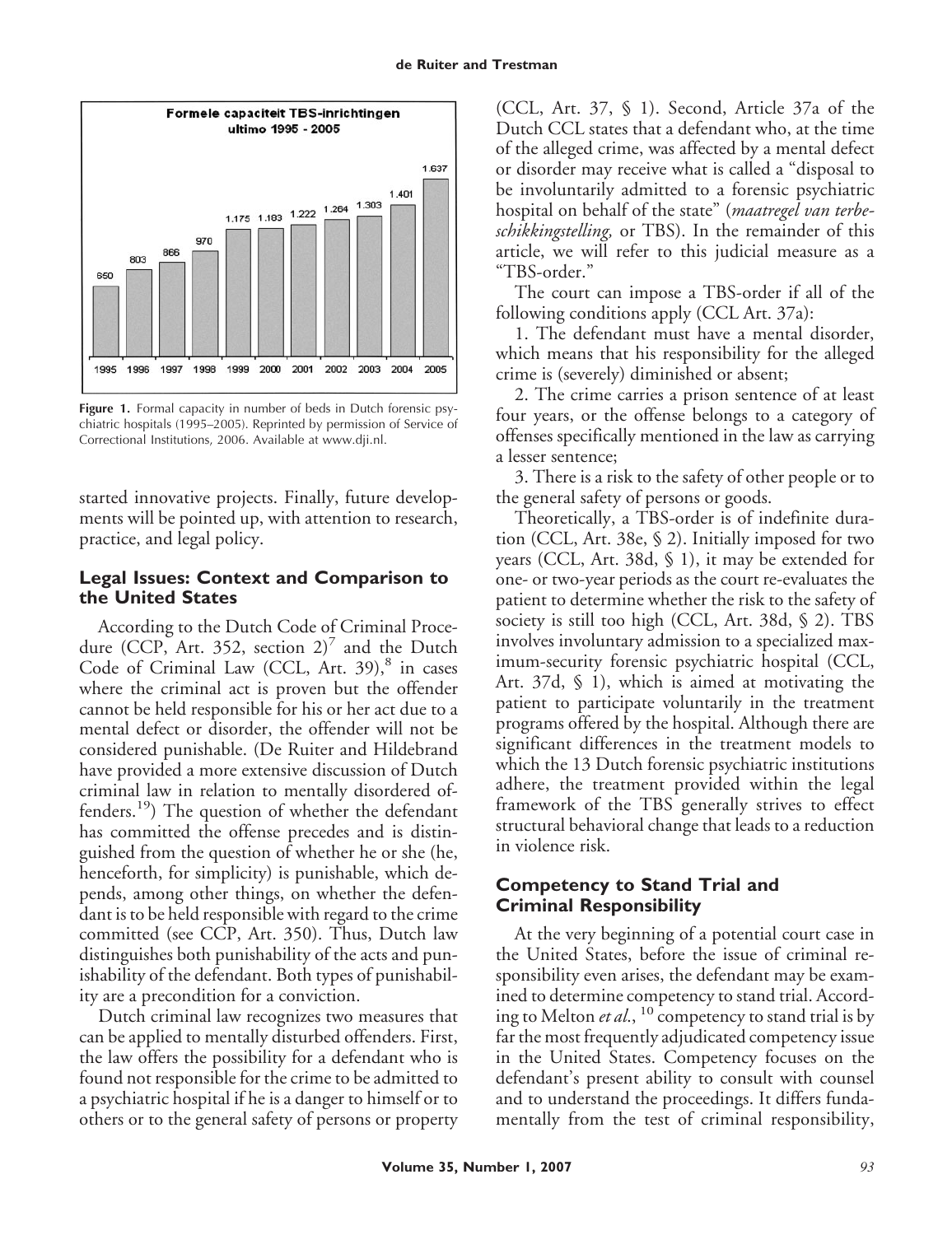which is a retrospective inquiry focusing on the defendant's state of mind at the time of the alleged crime.

Contrary to legal practice in the United States, in The Netherlands, any defendant can, in principle, be summoned to stand trial. The question of whether the defendant is fit for trial is seldom asked and therefore is not a matter about which forensic mental health experts have to report. CCP Art. 16, § 1, however, states that the trial court has the authority to adjourn the criminal proceedings if the accused has such a serious mental disorder that he is not capable of understanding the alleged charges. The defendant's legal counsel serves to defend his interests (CCP, article 331, § 1).

In The Netherlands, the so-called dualistic sanctioning system of punishment and coercive measures considers the safeguarding of society to be the main reason for coercive measures. The principle reason for punishment is a certain degree of culpability. The choice between punishment and coercive measures is determined by the judge, based on the assessed degree of responsibility of the defendant. Article 37a of the CCL created the possibility of diminished responsibility. On the basis of this, more refined degrees of criminal responsibility were introduced in the Dutch jurisprudence, and a five-point sliding scale emerged, indicating the degree of criminal responsibility: full responsibility, slightly diminished responsibility, diminished responsibility, severely diminished responsibility, and total absence of responsibility. In intermediate cases of slightly or severely diminished responsibility (i.e., when the offense is to some extent determined by a mental disorder, but cannot be explained in its entirety by this disorder), the judge may impose a prison term corresponding to the portion of psychological functioning that allowed the defendant freedom of choice (i.e., the choice not to commit the offense). As discussed in the following section, this legal refinement results in the inclusion of a rather substantial number of offenders with a primary diagnosis of personality disorder.

The combination of imprisonment and involuntary admission to a forensic hospital leads to significant questions of ethics. As stated before, a TBS is ordered to allow treatment of the mental disorder of the offender, and therefore there is an ethics obligation to admit the patient to a hospital as soon as possible. From a medical point of view, one can argue that it is ethically unjust to postpone the treatment the patient needs by executing the prison sentence first. On the other hand, it also seems ethically unjust to treat the patient first and execute the prison sentence after he is successfully treated and no longer considered to be a danger for society. This dilemma is as yet unresolved.

Contrary to the situation in The Netherlands, American legal practice does not allow much room for degrees of responsibility. The doctrine of diminished responsibility has rarely enjoyed support in the U.S. courts, if only because it is thought to be very difficult to implement. How does one sensibly define partial responsibility, for example, and of what crime is the defendant guilty if he or she is only partially responsible?

## **Forensic Mental Health Services**

## *Forensic Hospitals*

The diminished-responsibility doctrine has important implications for the type of mental disorders found among patients in Dutch forensic psychiatric hospitals. In sharp contrast to the situation in the United States, a large proportion of patients in Dutch forensic hospitals have a personality disorder (PD) without a concomitant major mental disorder. Hildebrand and de Ruiter $11$  found in a sample of 94 TBS patients from the Dr. Henri van der Hoeven Kliniek (using the Dutch version of the Structured Interview for DSM-IV Personality Disorders  $[SIDP<sup>12</sup>]$ ) that 66 percent fulfilled diagnostic criteria for a cluster B personality disorder. For cluster A, 29 percent fulfilled criteria and for cluster C, 22 percent. The most frequently diagnosed cluster B disorders were: antisocial (45%), borderline (24%), and narcissistic (26%). Paranoid personality disorder also had a relatively high prevalence rate (18%); the remaining PDs had prevalence rates between 4 and 11 percent. Lifetime comorbidity between Axis I and Axis II disorders was 72 percent; 48 percent met criteria for at least one substance-related disorder.<sup>11</sup> Seventeen percent of the sample met criteria for schizophrenia or another psychotic disorder. Timmerman and Emmelkamp<sup>13</sup> studied the prevalence of DSM-III-R Axis I and Axis II disorders with standardized semistructured interviews in a sample of 39 TBS patients from Forensic Psychiatric Center Veldzicht. They found that 87 percent received a diagnosis of personality disorder, most often from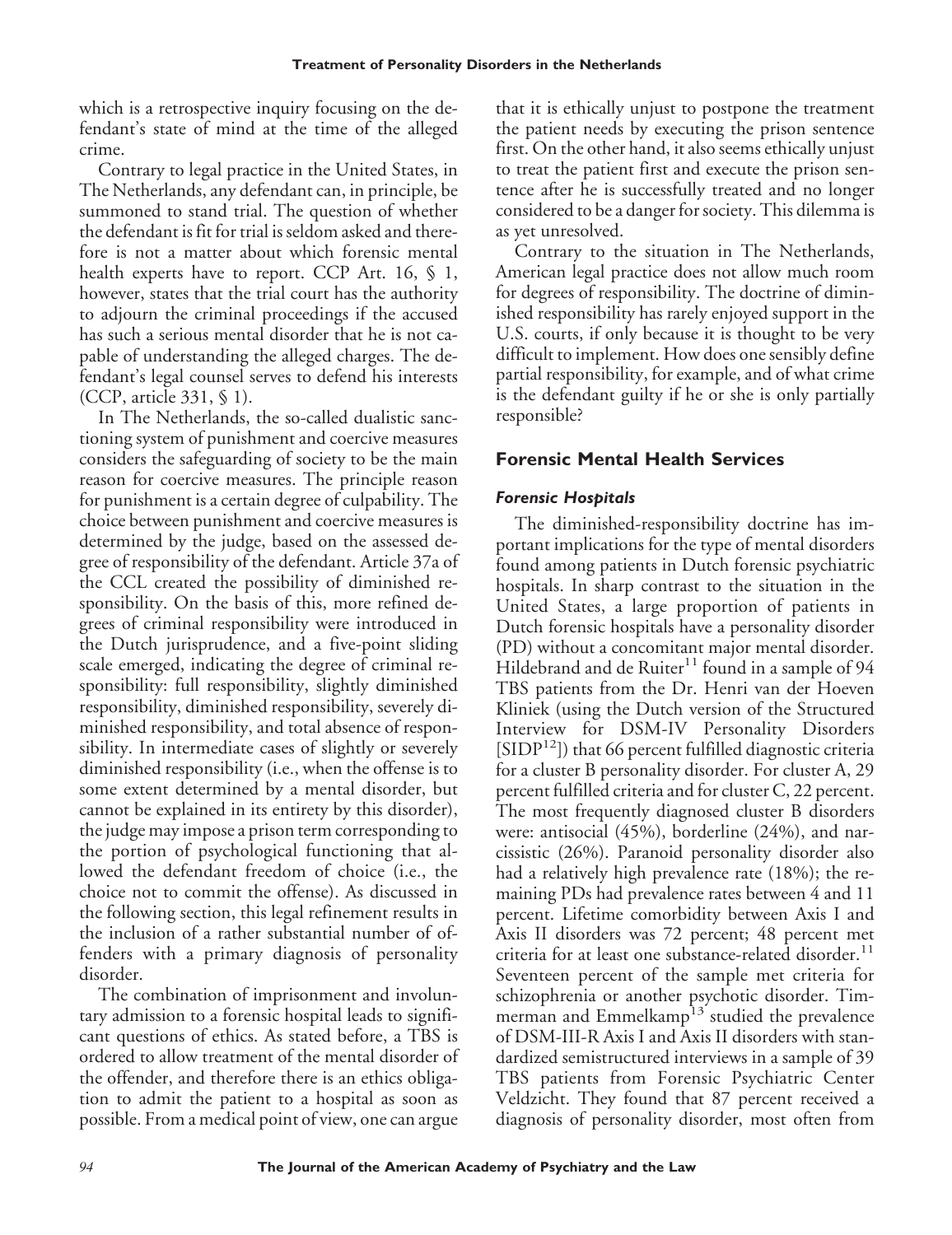cluster B. Only three of the 39 patients had a diagnosis of a major mental disorder (schizophrenia, bipolar disorder).

### *Outpatient Forensic Clinics*

Since the beginning of the 1990s, Dutch forensic psychiatric hospitals have started to operate outpatient forensic clinics in major cities spread over the entire country. In contrast to the inpatient forensic hospitals, which are financed by the Ministry of Justice, these outpatient centers are placed under the Ministry of Health. One of the reasons for this development was the need for community aftercare for TBS patients. Also, since 1996, new legislation made it possible for the criminal court to convict a person to a conditional TBS: the conditions can include mandatory supervision by the probation service and outpatient forensic treatment, but do not include admission to a secure forensic psychiatric hospital. The outpatient forensic centers offer a wide range of ambulatory and day treatment programs for different offender groups: sex offenders, violent offenders, spousal assaulters, mentally retarded offenders, and adolescent offenders. Treatments are offered in different formats: individual, group, and system. Thus far, however, there has been no systematic research into the effectiveness of the outpatient programs offered.<sup>14</sup> Also, research into the epidemiology of mental disorders in the outpatient forensic population is scarce. Derks, *et al*. <sup>15</sup> used a self-report questionnaire, the Personality Disorder Questionnaire-Revised (PDQ-R),<sup>16</sup> to study the prevalence of PDs in the De Waag outpatient forensic clinic. They found that 83 percent of the clients fulfilled DSM-III-R criteria for at least one PD; paranoid (47%), antisocial (41%), and borderline (37%) PDs were the most prevalent. It should be noted, however, that the use of self-report measures to diagnose PDs, in particular in forensic populations, has serious drawbacks.17

#### *Correctional Facilities*

The capacity in Dutch prisons was 16,000 in 2004: one prison bed per 1000 general population. In general, the offering of offender treatment programs in Dutch prisons is limited. There is a special sanction for repeat drug-addicted offenders, which entails a 2-year substance abuse treatment program in prison, but its effectiveness is unproven.<sup>18</sup> The Ministry of Justice launched a policy program Preventing Recidivism (TR: *Terugdringen Recidive*) in 2002 to introduce the so-called What Works ap-

proach<sup>19</sup> into the Dutch prison and probation system. This program has resulted in the introduction of a cognitive skills training program, the installation of an accreditation committee that reviews existing interventions against evidence-based criteria, and a renewed emphasis on aftercare and reintegration. It should be noted, however, that only two years after the launch of TR, the same Ministry of Justice forced rather large budget cuts on the prison and probation service, which imposed severe limits on educational programs and on the amount of daily time a prisoner can spend outside his cell.

## **Current Forensic Treatments for Personality Disorders**

The Dutch forensic mental health field is increasingly aware that forensic treatment should be evidence-based. The recent introduction of structured risk assessment instruments, such as the Dutch-language HCR-20<sup>20</sup> and the SVR-20,<sup>21</sup> has resulted in a focus on treatment of dynamic risk factors for new offenses, of which personality disorder is one. Most forensic hospitals offer cognitive-behavioral treatments, but thus far, no controlled studies of outcome have been reported. Timmerman and Emmelkamp<sup>22</sup> conducted a naturalistic follow-up study with 39 forensic inpatients across a 3-year follow-up period. They reported a significant decrease on self-report measures of distrust and anger, and a significant decrease in oppositional behavior on staff ratings, but no effect on pro-social behavior. Most significant effects were moderate in terms of Cohen's effect size *d*. Greeven and de Ruiter<sup>23</sup> obtained somewhat more favorable findings with their naturalistic study design in a sample of 59 personality-disordered offenders. After two years of inpatient forensic treatment, the Personality Disorder Questionnaire-Revised showed significant improvement on all personality disorder dimensions, except for histrionic PD. Thirty-nine percent of the sample improved reliably (by more than two standard deviations<sup>24</sup>) and 27 percent also fulfilled criteria for clinically significant change on selfreported personality disorder symptoms.

## **Current Research**

In recent years, several cognitive-behavioral treatments that were initially developed for other popu-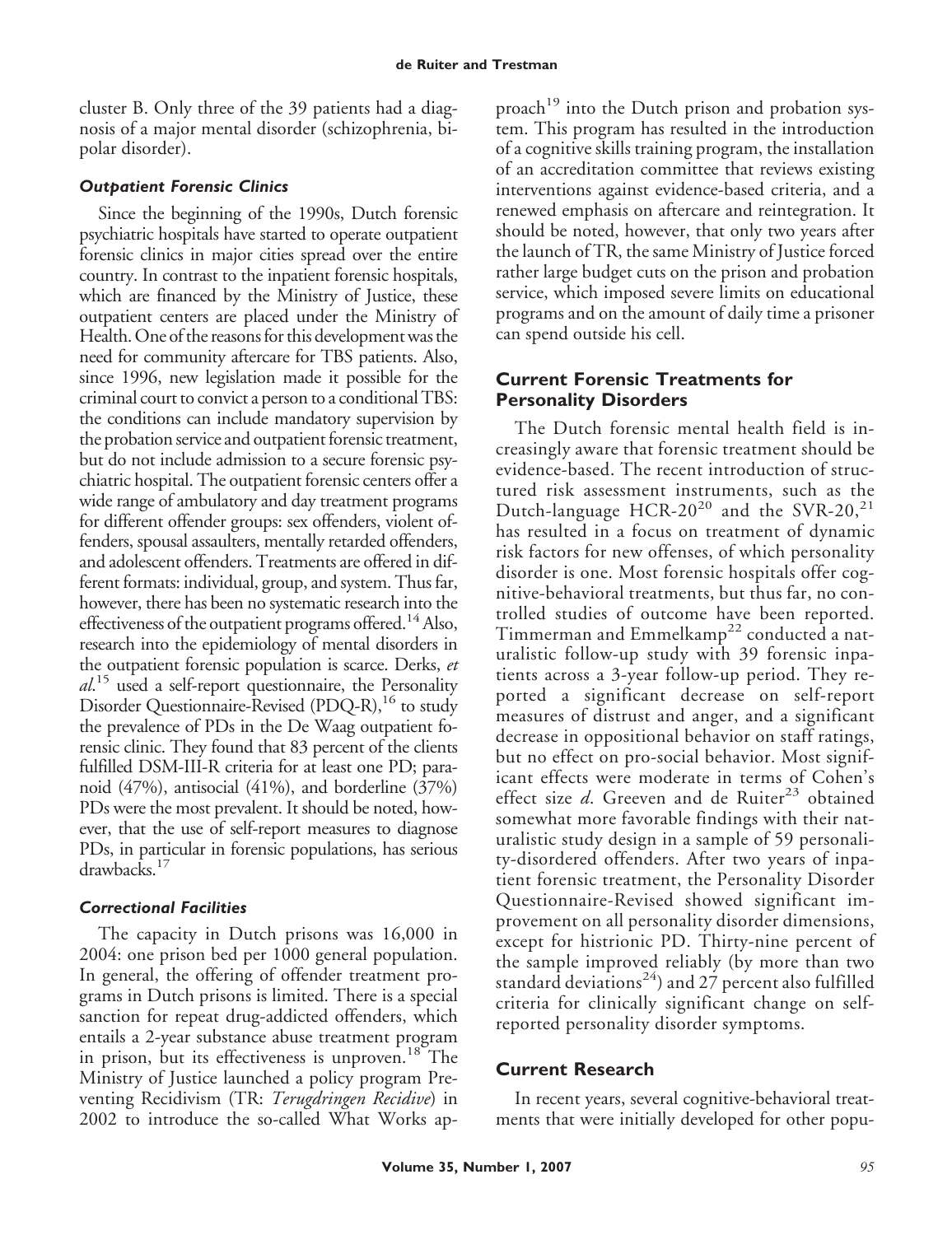lations have been introduced in the forensic field. Among these are Dialectical Behavior Therapy,<sup>25</sup> Aggression Replacement Training,<sup>26</sup> and Schema Focused Therapy (SFT).<sup>27</sup> The original treatment protocols had to be adapted for use with forensic patients, and these implementation projects included intensive training and supervisory programs. For example, SFT is now being used with TBS patients with a diagnosis of antisocial personality disorder. All projects are joined by quasi-experimental research designs—in most cases, the experimental treatment is compared with treatment as usual. A new feature of these projects, consistent with a growing international clinical research trend, is their multicenter nature. In two of the studies, three or more forensic hospitals participated. This is an effective way of obtaining a large enough sample, and it increases the generalizability of the findings.

#### **Future Expectations**

As mentioned at the beginning of the article, Dutch forensic psychiatry is currently under close scrutiny. Both the Parliamentary Committee TBS and the Health Council have recommended, in their respective reports, that serious investments are needed in research and development in the forensic field. Studies into the effectiveness of treatments offered in the forensic field, including the prison and youth forensic systems, are a priority. Furthermore, the Dutch higher education system is being directed to develop Master's and post-Master's level programs in forensic mental health sciences to produce professionals with knowledge and expertise tailored to this demanding field.<sup>6</sup> At present, no such programs exist within The Netherlands.

The renowned Dutch soccer player Johan Cruijff is often quoted for his proverbial statements, of which the most famous is: "Every disadvantage has its advantage." This is rather true for the present state of affairs in Dutch forensic psychiatry: the awareness of its weak points has created the momentum for serious investments and improvements in the future.

#### **References**

- 1. Wittebrood K: Trends in jeugdgeweld [Trends in youth violence]. Justitiële Verkenningen 26:21–34, 2000
- 2. Wartna BSJ, Tollenaar N, Essers AAM: Door na de gevangenis: een cijfermatig overzicht van de strafrechtelijke recidive onder ex-gedetineerden [After imprisonment: a review in figures of criminal recidivism among ex-detainees]. The Hague: WODC, 2005
- 3. Wartna BSJ, el Harbachi S, van der Laan AM: Jong vast: een cijfermatig overzicht van de strafrechtelijke recidive van ex-pupillen van justitiële jeugdinrichtingen [Young and detained: a review in figures of criminal recidivism after a stay in a juvenile justice institution]. The Hague: WODC, 2005
- 4. Donner PH: Press release March 3, Ministry of Justice, The Hague. Available at www.minjus.nl. Accessed September 1, 2006
- 5. Health Council of the Netherlands: Prevention and treatment of the antisocial personality disorder. The Hague: Health Council of the Netherlands, 2006, Publication no. 2006/007
- 6. Parliamentary Committee TBS: Tbs, vandaag over gisteren en morgen [TBS, today about yesterday and tomorrow]. The Hague: Sdu Publishers, 2005
- 7. Wetboek van Strafrecht (1881) [Code of Criminal Law]. www.overheid.nl. Accessed February 2007
- 8. Wetboek van Strafvordering (1921) [Code of Criminal Procedure]. www.overheid.nl. Accessed February 2007
- 9. de Ruiter C, Hildebrand M: The dual nature of forensic psychiatric practice: risk assessment and management under the Dutch TBS-order, in Adversarial vs. Inquisitorial Justice: Psychological Perspectives on Criminal Justice Systems. Edited by van Koppen PJ, Penrod SD. New York: Plenum Press, 2003, pp 91–106
- 10. Melton GB, Petrila J, Poythress NG, *et al*: Psychological Evaluations for the Courts: A Handbook for Mental Health Professionals and Lawyers (ed 2). New York: Guilford, 1997
- 11. Hildebrand M, de Ruiter C: PCL-R psychopathy and its relation to DSM-IV Axis I and Axis II disorders in a sample of male forensic psychiatric patients in the Netherlands. Int J Law Psychiatry 27:233– 48, 2004
- 12. Pfohl B, Blum N, Zimmerman M: Structured Interview for DSM-IV Personality. Washington, DC: American Psychiatric Press, 1997
- 13. Timmerman IGH, Emmelkamp PMG: The prevalence and comorbidity of Axis I and Axis II disorders in a group of forensic patients. Int J Offender Ther Comp Criminol 45:36 –149, 2001
- 14. Land H van't, de Ruiter C, van den Berg M, *et al*: Ambulante forensische psychiatrie [Outpatient forensic psychiatry], in Branchreport Ministry of Health. The Hague: Ministry of Health, 2005. Available at http://www.brancherapporten. minvws.nl. Accessed September 1, 2006
- 15. Derks F, Hildebrand M, Mulder J: Forensische dagbehandeling: resultaten in termen van psychosociaal welbevinden en recidive [Forensic day treatment: results in terms of psychological wellbeing and recidivism]. Tijdschr Criminol 40:275– 87, 1998
- 16. Hyler SE, Rieder RO: Personality Disorder Questionnaire-Revised. New York: New York State Psychiatric Institute, 1997
- 17. de Ruiter C, Greeven PGJ: Personality disorders in a Dutch forensic psychiatric sample: convergence of interview and self-report measures. J Personal Disord 14:162–70, 2000
- 18. Land H van 't, van Duijvenbooden K, van der Plas AJ, *et al*: Opgevangen onder dwang: procesevaluatie strafrechtelijke opvang verslaafden [Treated under mandate: process evaluation of the prison treatment of drug addicts]. The Hague: Ministry of Justice, 2005
- 19. Andrews DA, Bonta J: The Psychology of Criminal Conduct (ed 3). Cincinnati, OH: Anderson, 2003
- 20. de Vogel V, de Ruiter C, Hildebrand M, *et al*: Type of discharge and risk of recidivism measured by the HCR-20: a retrospective study in a Dutch sample of treated forensic psychiatric patients. Int J Forensic Mental Health 3:149 – 65, 2004
- 21. de Vogel V, de Ruiter C, van Beek D, *et al*: Predictive validity of the SVR-20- and Static-99 in a Dutch sample of treated sex offenders. Law Hum Behav 28:235–51, 2004